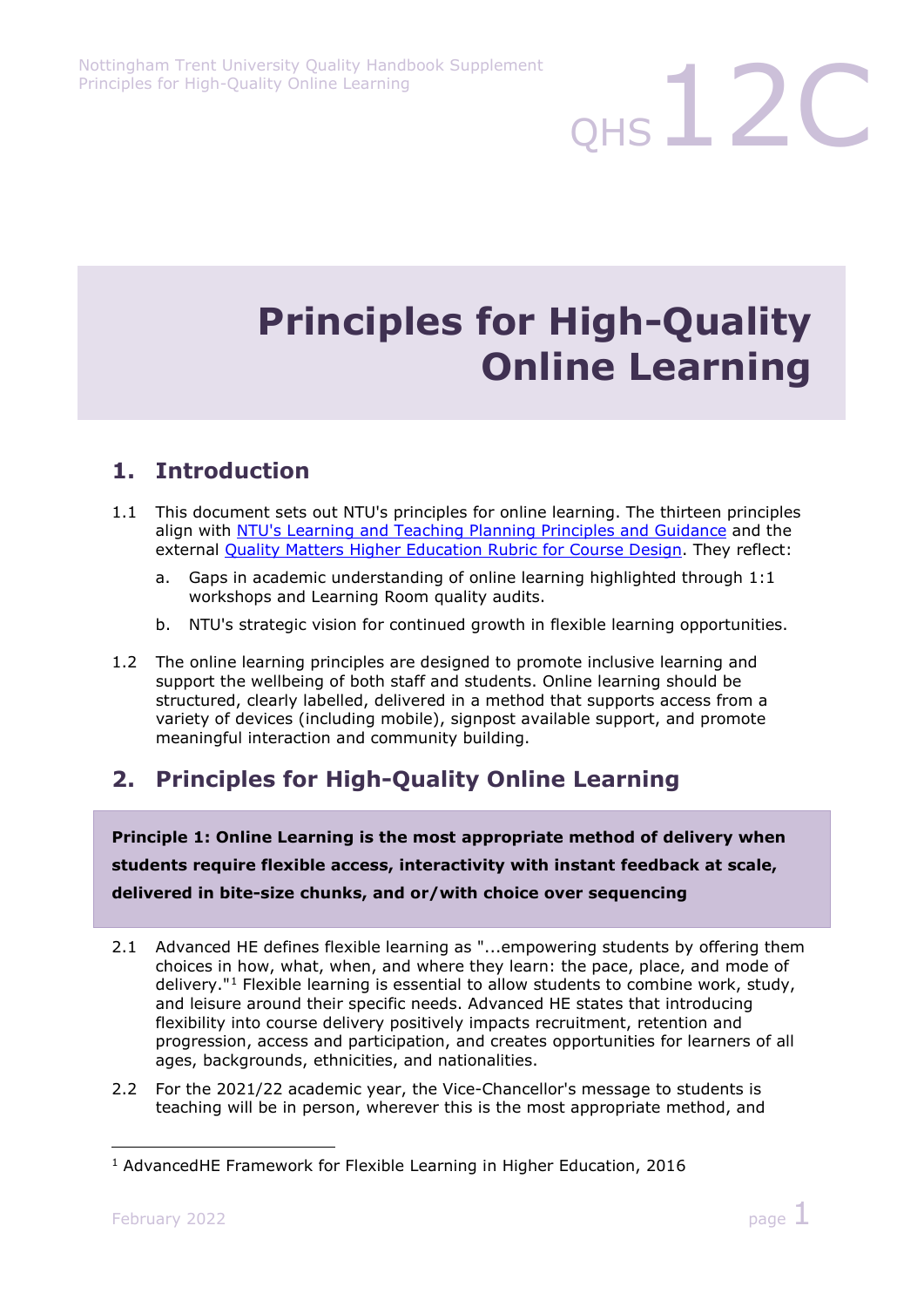within the constraints of any Government guidance. A value judgement is required by course and module teams on what delivery method is most suitable for each content item, activity, and assessment.

 $QHS$   $12C$ 

- 2.3 Online learning is the most appropriate mode of delivery when one or more of the following is required<sup>2</sup>:
	- a. Anywhere, anytime access to learning on whatever internet-enabled device you have with you
	- b. Interactive lessons that offer instant feedback
	- c. Learning chunked into bite-size pieces
	- d. Lessons that can be taken in or out of sequence.

#### **Principle 2: The student journey should be planned as learning engagement time rather than contact hours**

- 2.4 Courses have traditionally defined direct contact teaching and learning methods as 'contact hours' and all other forms of learning as 'non-contact hours'. In flexible, online and highly blended learning, the division is not as clear. This way of learning provides a broader set of tools, removing barriers and shifting the definition to focus on the student journey.
- 2.5 In this context, course teams should think in terms of learning engagement time to describe the range of learning and teaching approaches that students experience on a flexible, online or highly blended learning module.
- 2.6 Learning engagement time is made up of two broad learning methods:
	- a. Directed learning; and
	- b. Guided independent learning.
- 2.7 Full details with examples can be found in the [Redefining Contact Time Guide](https://www.ntu.ac.uk/about-us/academic-development-and-quality/flexible-learning/support)  [available on the Flexible Learning Support page.](https://www.ntu.ac.uk/about-us/academic-development-and-quality/flexible-learning/support) This change does not need to be updated in the Module specification but must be shared with students in the Module Information section of the NOW Learning Room.

#### **Principle 3: Expectations about the timing and access of online content should be clearly stated**

2.8 Online and highly blended learning will be a new experience for many students; they need to be instructed on how and when to access their learning content. Students who study around other commitments, such as work and childcare, require knowing when new content will be available, how long they will need to

<span id="page-1-0"></span><sup>2</sup> Blended, Using disruptive innovation to improve schools, Michael B. Hor & Heather Staker, 2015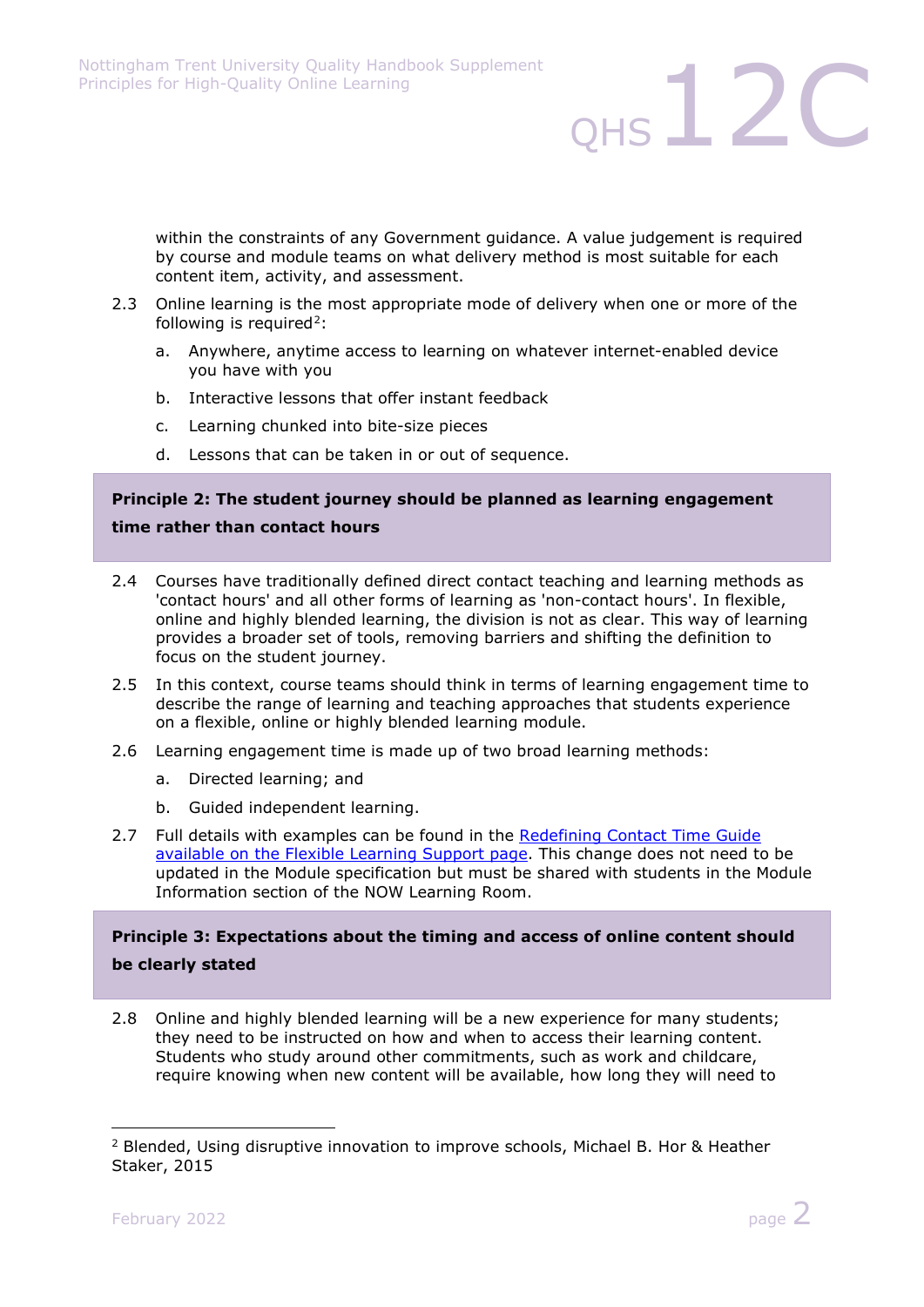commit to a particular activity, and any related deadlines to help them plan their time.

 $QHS$   $12C$ 

2.9 Clear expectations should be stated within a Learning Room, explaining when content will be available, timeframes for completion and contribution expectancies. It's essential to establish a routine of content release to help students form good habits for checking their Learning Room for updates. Habit-forming is a vital tool in guiding students towards behaviours that foster high levels of engagement with their learning<sup>[3](#page-2-0)</sup>.

#### **Principle 4: Core Library resource list items should be digital and hyperlinked when used in context**

- 2.10 Core resources must be provided in digital format whenever possible. For some lists, this will require extensive reworking of list content. It is strongly advised that Resource Lists are reviewed with your [School Library contact](https://www.ntu.ac.uk/m/library/supporting-learning-and-teaching/learning-and-teaching-team-contacts) annually. Library contacts can assist course teams in finding electronic alternatives, either from LLR's extensive digital collections or, if necessary, by purchasing appropriately sourced and licenced content.
- 2.11 When referring to digital resources in Learning Room content, it is good practice to provide a hyperlink to that resource. Linking content encourages students to engage with the core materials in the context of their learning.

#### **Principle 5: All "on-demand" (asynchronous) activity and resources should be accompanied by explicit instruction**

- 2.12 Students should be supported with 'on-demand' online activities through a structured developmental process. This support or 'scaffolding' is an instructional strategy that moves students toward greater independence and understanding as they progress.
- 2.13 In providing this support, colleagues should aim to understand students' current abilities and the instructional strategies and practice opportunities that will help learners develop the necessary competence and confidence.
- 2.14 When working with less experienced online learners, using an established framework like Gilly Salmon's 5-Stage Model<sup>[4](#page-2-1)</sup> can make it easier to provide developmental support systematically.

#### **Principle 6: Content should be written in the author's voice, with a strong narrative to engage learners**

<span id="page-2-0"></span><sup>3</sup> <https://resilienteducator.com/instructional-design/education-as-habit-formation/>

<span id="page-2-1"></span><sup>4</sup> <https://www.gillysalmon.com/five-stage-model.html>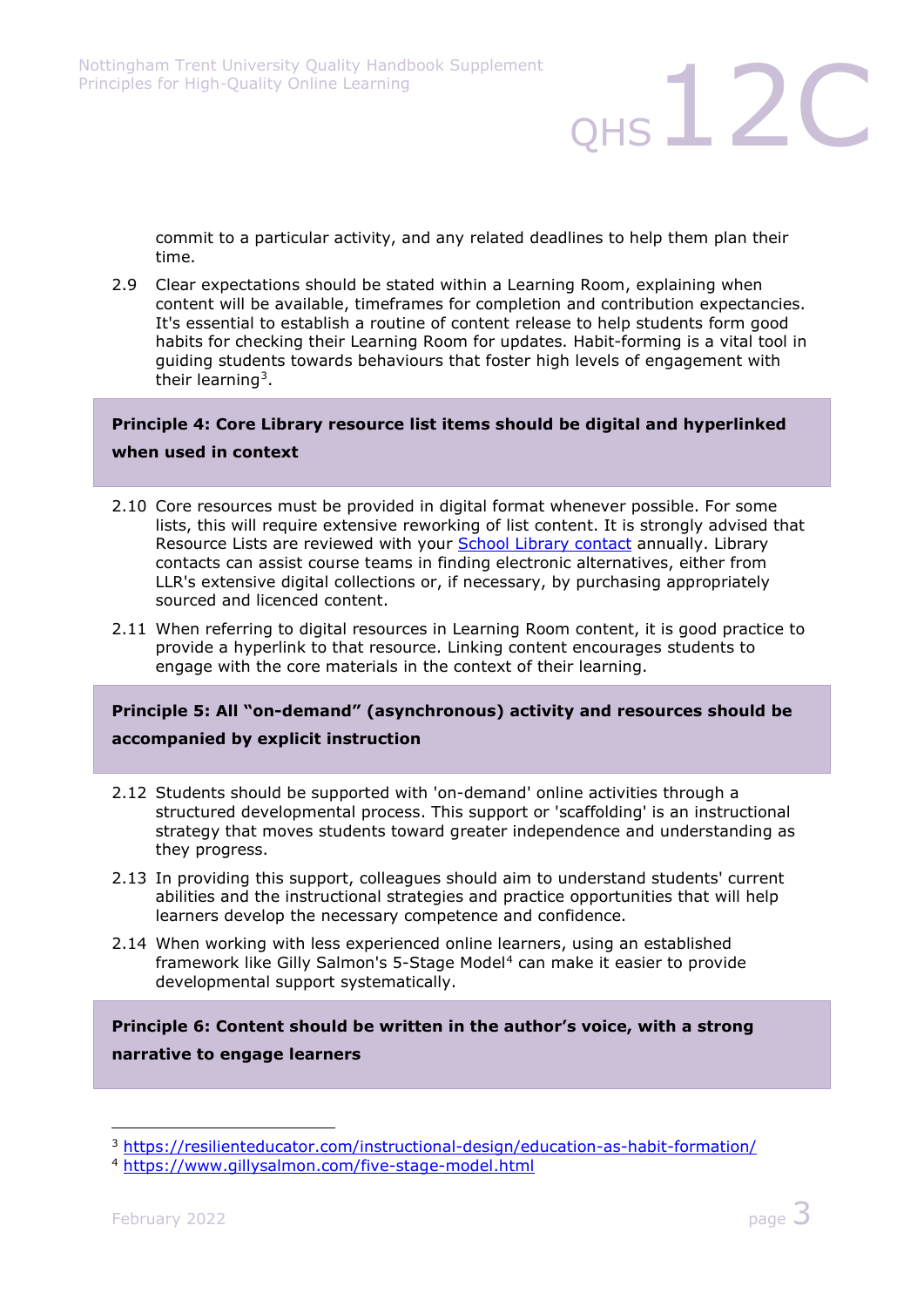- 2.15 Writing for online readers should reflect how people engage with online content; this differs from how people engage with print media. The key writing conventions are as follows:
	- a. Use plain, informal English: 'write as you speak'.
		- Use natural language to set a personal and engaging tone, keeping to first and second person where possible, e.g. "Why should you revise early?" rather than "What are the benefits of early revision?"

 $QHS$   $12C$ 

- Explain any jargon or specialist terms on first use
- Avoid culture-specific references. Learners' cultural backgrounds may differ; avoid language and examples which may exclude some students
- b. Make text 'scannable'<sup>[5](#page-3-0)</sup>:
	- Provide meaningful headings and subheadings
	- Use short paragraphs containing no more than 3 sentences
	- Use bulleted lists where possible
	- Highlight keywords (bold or italics, but not underlined since this suggests a hyperlink)
- 2.16 There should also be a clear narrative to set learning activities in a broader context and lead learners through the online material. It can be helpful, for example, to:
	- a. Introduce and contextualise content and activities
	- b. Make explicit links to learning outcomes, assessment tasks or other parts of the curriculum
	- c. Incorporate review sections to:
		- Summarise and draw out key themes
		- Pose new questions or suggest further reading
		- Promote reflection and application

**Principle 7: Community building should be integrated into the module design, and opportunities for active and collaborative online learning should be included**

- 2.17 Addressing the missing 'human element', particularly the lack of personal connection, is critical for online, highly blended and flexible learning.
- 2.18 The 2020 NSS findings highlighted the importance of developing a sense of community in course delivery. Research by WONKHE[6](#page-3-1) conducted in October 2020 revealed that loneliness and an absence of a sense of community are strongly



<span id="page-3-0"></span><sup>5</sup> <https://www.nngroup.com/articles/how-users-read-on-the-web/>

<span id="page-3-1"></span><sup>6</sup> [https://wonkhe.com/blogs/anti-social-learning-the-costs-of-covid-restrictions-on](https://wonkhe.com/blogs/anti-social-learning-the-costs-of-covid-restrictions-on-students/)[students/](https://wonkhe.com/blogs/anti-social-learning-the-costs-of-covid-restrictions-on-students/)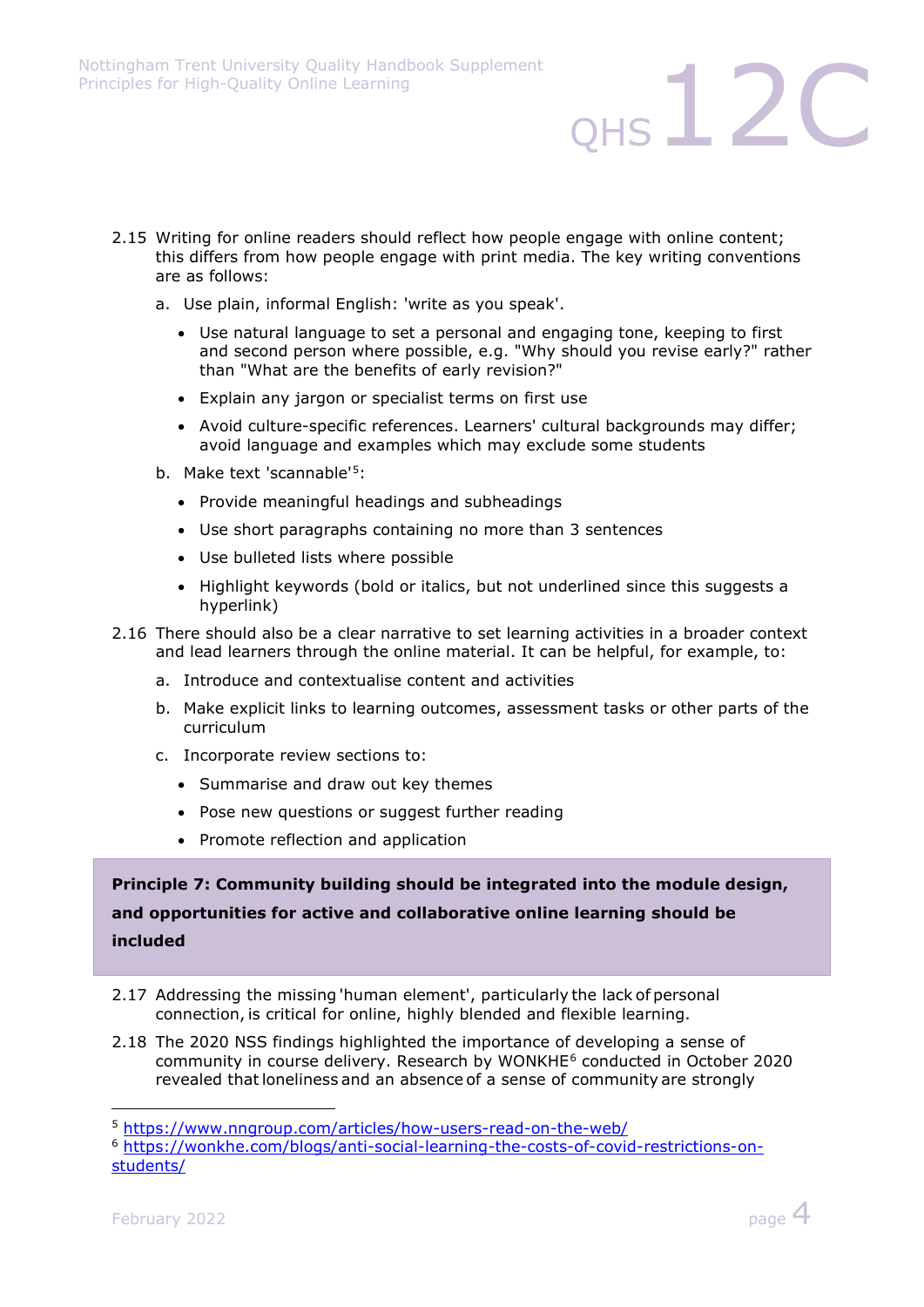related to an increase in the number of students considering withdrawing from their current courses. 

 $QHS$   $12C$ 

- 2.19 Those happy with their online learning experience praised the individual support they received from academic staff and the interaction with peers. These findings are corroborated by the suggestions made by students on how to improve their online experience, being focused mainly on "simple ideas centred around human connection". The Community of enquiry framework<sup>[7](#page-4-0)</sup> supports the idea that social presence plays an equal role in educational development as teaching and cognitive presence and should be used as a model for community building.
- 2.20 Therefore, it is important to design in opportunities for learners to form meaningful connections with each other, right from the start. Advice and guidance can be found in NTU's Creating a welcoming digital community guide<sup>[8](#page-4-1)</sup>

#### **Principle 8: Automated learning checks should be utilised for regular formative assessment and instant feedback**

- 2.21 Regularly integrating short MCQ-based formative assessment, reinforced by weekly summary formative assessment, enhances student engagement and recall while preparing students for summative evaluation. Research has revealed several benefits to this type of formative assessment:
	- a. Formative assessment after content consumption aids a deeper understanding of content.
	- b. Breaking up content consumption with MCQs helps students maintain concentration and enhances engagement
	- c. Continuous weekly low stakes e-assessment enhances student outcomes and has been associated by students with increased engagement
	- d. Automated knowledge checks allow academics to monitor student progress and identify problem areas without the need for extensive marking
	- e. Content-embedded assessment can increase student concentration and engagement with video content
- 2.22 Formative assessment using automated learning checks using H5P or the VLEs other assessment tools should be included to support all content delivered online.

**Principle 9: Online content should be digitally inclusive and achieve an accessibility score of 90% or above through Blackboard Ally**

2.23 [The UK's Public Sector Bodies \(Websites and Mobile Applications\) Accessibility](https://www.legislation.gov.uk/uksi/2018/852/contents/made)  [Regulations 2018](https://www.legislation.gov.uk/uksi/2018/852/contents/made) requires that resources and systems used within the public



<span id="page-4-0"></span><sup>7</sup> <https://journal.alt.ac.uk/index.php/rlt/article/view/2240>

<span id="page-4-1"></span><sup>8</sup> [https://www.ntu.ac.uk/\\_\\_data/assets/pdf\\_file/0033/1285377/creating-a-welcoming](https://www.ntu.ac.uk/__data/assets/pdf_file/0033/1285377/creating-a-welcoming-digital-community.pdf)[digital-community.pdf](https://www.ntu.ac.uk/__data/assets/pdf_file/0033/1285377/creating-a-welcoming-digital-community.pdf)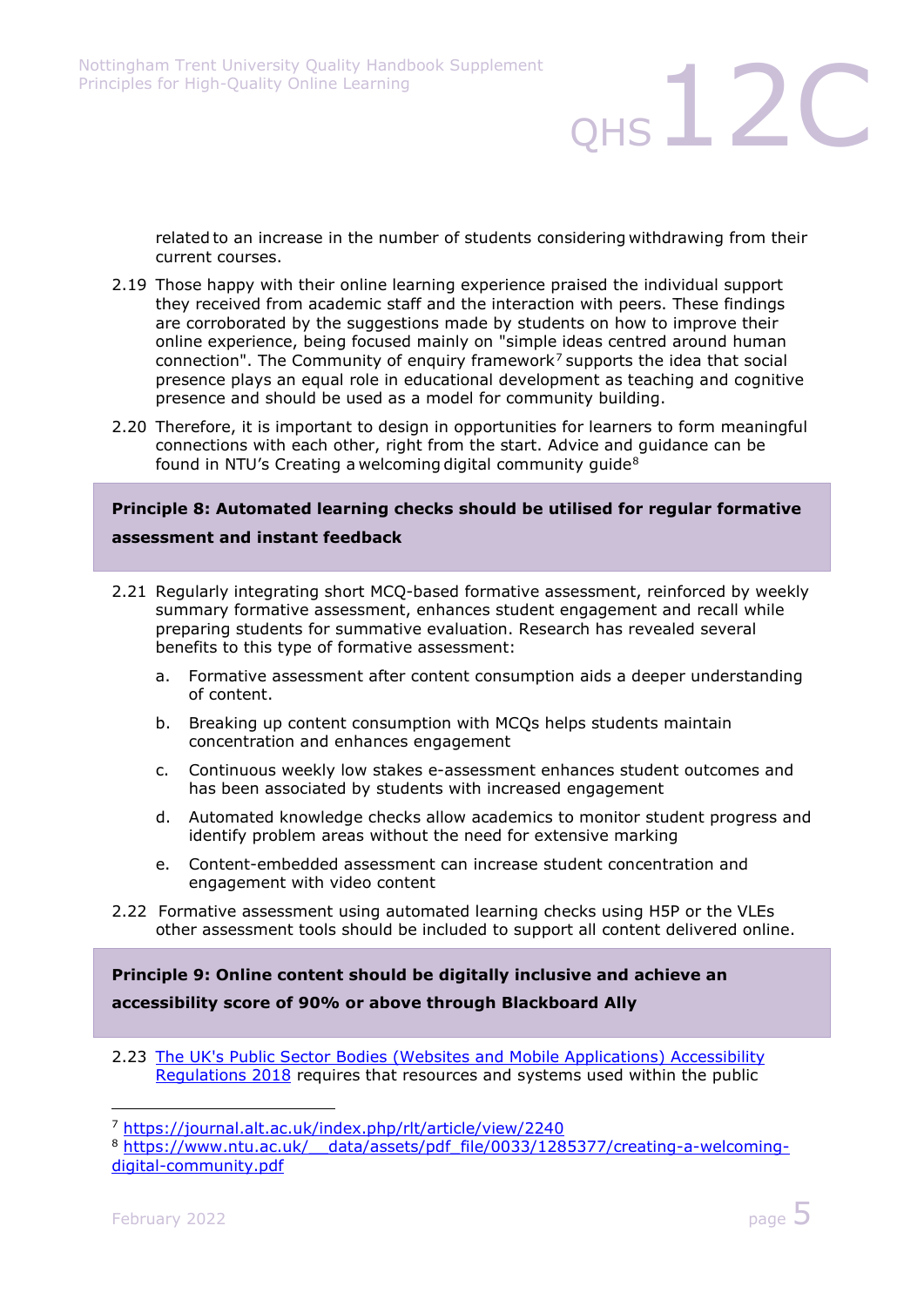sector, including education, be accessible to all users by design. The legislation requires that any content added to NOW or any software used with students meets accessibility standards.

- 2.24 At NTU, 15% of students disclose that they have a registered disability, learning impairment or suffer from a mental health condition. NTU's Student Services team estimates that this figure is likely to be more than twice that amount when accounting for students who choose not to disclose. In an average NTU module containing 55 students, up to 17 may require reasonable adjustments to resources.
- 2.25 Under accessibility legislation, reasonable adjustments must be made to teaching to account for students' additional learning needs. Specific advice can be found in the **NOW Accessibility Statement**.
- 2.26 [Blackboard Ally](https://www.blackboard.com/en-uk/teaching-learning/accessibility-universal-design/blackboard-ally-lms) was introduced at NTU in July 2020 and provides academic staff with a tool that increases awareness of the compliance levels of their materials hosted on NOW and offers detailed insight and guidance on how to improve the accessibility of their content. Step-by-step instructions are available to fix most accessibility issues, whilst reports are available at the system and Learning Room level to identify common problems and resources that require attention.
- 2.27 An 'acceptable' Blackboard Ally score is 90%. This target should be achieved by the end of the modules third delivery week where possible.

#### **Principle 10: Audio and video content should be created in chunks of no longer than 10 minutes and hosted in Panopto**

- 2.28 Lectures and expository content should be designed as a sequence of ideas in small bite-sized chunks to maximise student engagement. Research from MIT<sup>[9](#page-5-0)</sup> suggests that student engagement decreases as videos lengthen and found that the optimal video length is 6 minutes or less, with students watching most of the way through these short videos. The research also found that student engagement dropped significantly with videos over 10 minutes in length. Student engagement can be increased for longer videos with very high-quality narrative, presentation style, quality and pace of visual aids, and the inclusion of talking-head video. Films are regularly over two hours but are entirely scripted, edited together with multiple takes, and have an average shot change every 2.5 seconds. Shorter, single-take videos are a more efficient and effective way to produce engaging content. [A brief](https://sway.office.com/Jk3Fyn4d0ViFncqH?ref=Link)  [guide is available to support the creation of higher quality video.](https://sway.office.com/Jk3Fyn4d0ViFncqH?ref=Link)
- 2.29 At a course and school level, sustainability can be achieved by creating videos that can be reused over time and across multiple modules. Reuse content may include subject-specific technology tutorials and introduction topic information. Avoiding reference to module-specific or timebound information will increase usability and save time in future academic years.



12C

<span id="page-5-0"></span><sup>&</sup>lt;sup>9</sup> [https://pg.ucsd.edu/publications/edX-MOOC-video-production-and-engagement\\_LAS-](https://pg.ucsd.edu/publications/edX-MOOC-video-production-and-engagement_LAS-2014.pdf)[2014.pdf](https://pg.ucsd.edu/publications/edX-MOOC-video-production-and-engagement_LAS-2014.pdf)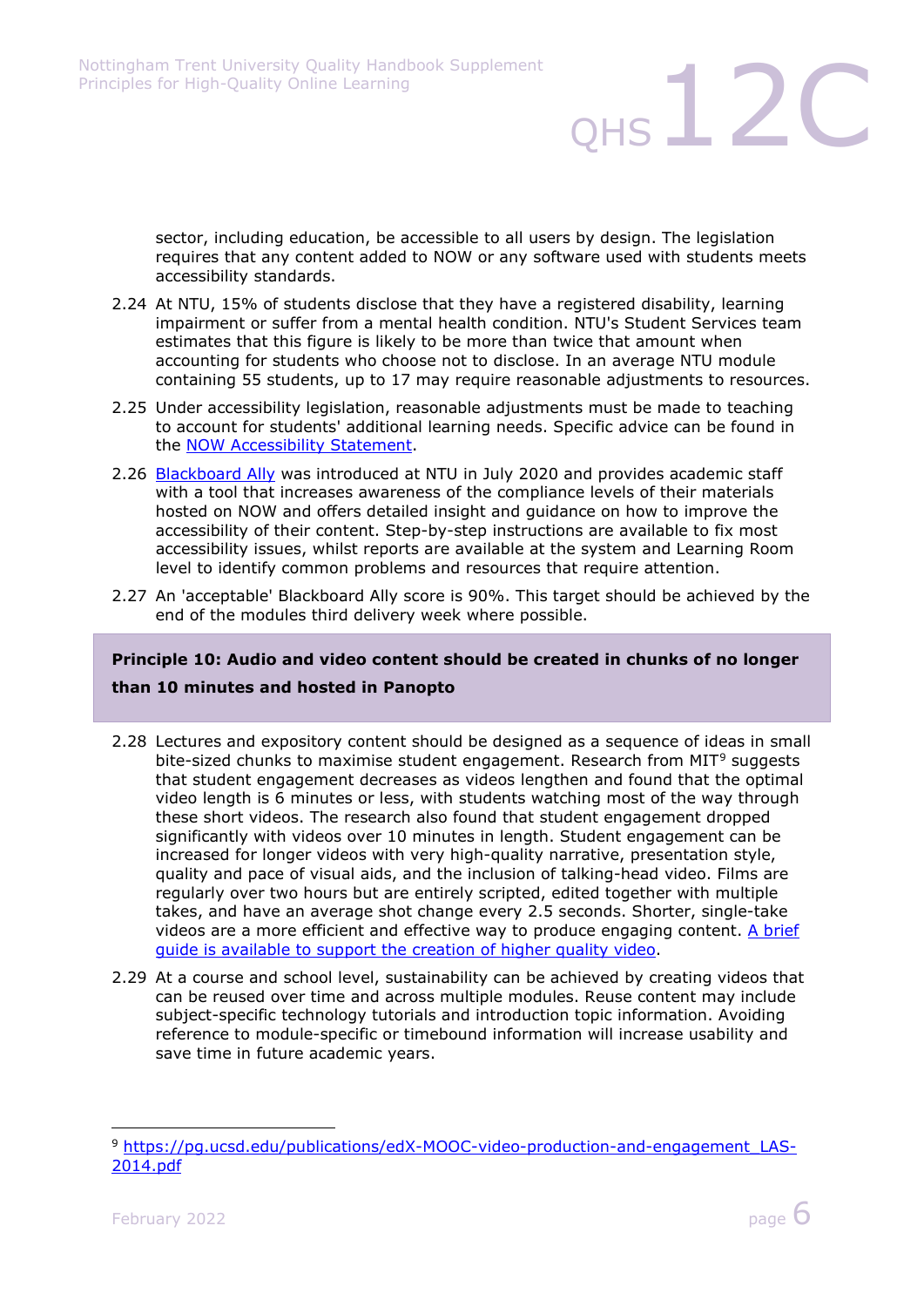#### **Principle 11: A range of supported digital tools should be agreed at the course level to provide a consistent student experience across modules**

- 2.30 Tools supported and approved by the Digital Technologies department should be used when creating activities for learning and assessment. All supported solutions have been through rigorous checks for compliance with current legislation, for long-term sustainability, and tested to ensure they do not undermine the integrity of course assessments.
- 2.31 Students' experience must be consistent across modules on their course, and they should not be asked to use various tools with similar functionality. Students should not be expected to sign up to use a tool as part of learning essential to their course of study.
- 2.32 If a software requirement cannot be met using the digital tools available, the Flex [Team](mailto:elearning@ntu.ac.uk) should be contacted in the first instance. NTU will not support the procurement of tools unless a business case can demonstrate that existing tools do not meet 80% or more of the required functionality. Once approved, all requested software is checked against legislative and sustainability requirements before purchase; alternative software must be found if any checks fail.

#### **Principle 12: Online "live" (synchronous) sessions should include frequent**

#### **activity changes and a break at least every 90 minutes**

- 2.33 Shorter 'live' sessions are more likely to be inclusive, for example, meeting students' needs in different time zones or with additional commitments (part-time and apprenticeship students in particular). For any students that may be unwell, sharing equipment or unable to reach a computer at a given time – catching up on one hour is far more achievable than two or more hours. Short sessions also minimise the burden on staff, as managing long online sessions can involve complexities not usually present in a physical classroom. If a session does not go to plan for any reason, replacing or rearranging one hour of teaching will be far easier than three hours.
- 2.34 Students should be reminded to look away from the screen regularly. The 20-20-20 rule suggests that every 20 minutes spent looking at a screen, a person should look at something 20 feet away for 20 seconds $^{10}$  $^{10}$  $^{10}$ .
- 2.35 Around 10 minutes is considered a maximum attention span on a single activity by many studies. Students should be provided with a variety of activities and opportunities for interaction in each session to encourage engagement and help them see the benefit of attendance rather than watching a recording later<sup>11</sup>. Tools are available within the MS Teams environment to help you manage variation, such

 $QHS$   $12C$ 

<span id="page-6-0"></span><sup>10</sup> [https://www.teachthought.com/technology/the-20-20-20-rule-why-students-need-to](https://www.teachthought.com/technology/the-20-20-20-rule-why-students-need-to-take-screen-breaks/)[take-screen-breaks/](https://www.teachthought.com/technology/the-20-20-20-rule-why-students-need-to-take-screen-breaks/)

<span id="page-6-1"></span><sup>&</sup>lt;sup>11</sup> Race, Phil. The Lecturer's Toolkit: A Practical Guide to Assessment, Learning and Teaching,<http://ebookcentral.proquest.com/lib/ntuuk/detail.action?docID=5905035>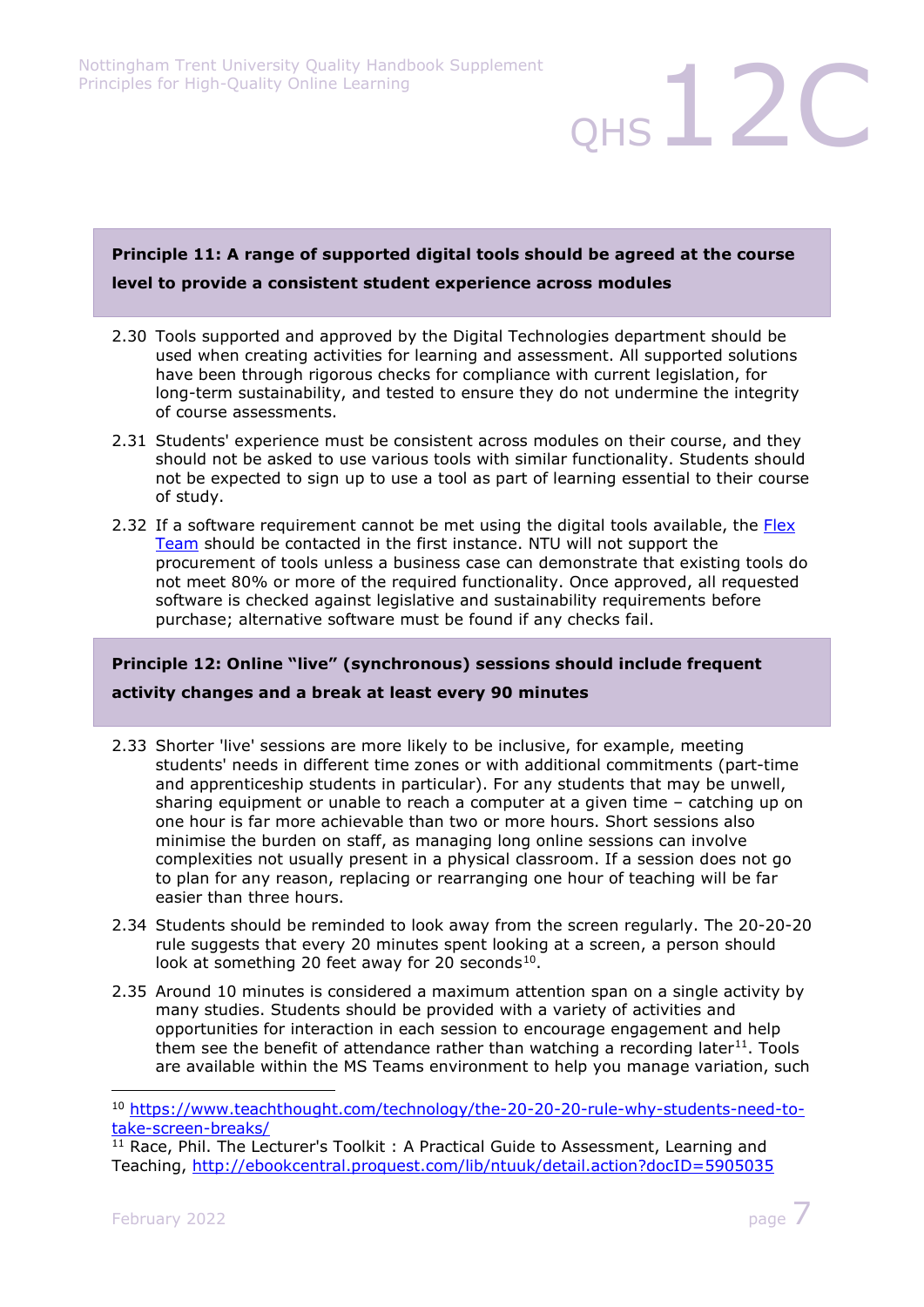as Breakout rooms, Whiteboard and polls using Forms. External audience participation tools such as Vevox are also available.

#### **Principle 13: Group sizes and student teacher ratios for online "live" sessions should facilitate an engaging and interactive experience**

- 2.36 Group sizes for 'live' sessions should be selected that facilitate active and collaborative learning. Online "live" sessions should be used for discussion and collaboration activities, rather than lecture-style exposition, giving all students equal opportunity to participate. Live, online lectures should be avoided and replaced with pre-recorded, on-demand, "chunked" video or audio content. See Principle 10 for further guidance.
- 2.37 Large online group sizes can be appealing as they offer the opportunity to reduce the need to deliver a session multiple times. However, with large group sizes and low student teacher ratios, the opportunity for participation is reduced.
- 2.38 Larger group sizes can remain effective for a one-off live online event, such as guest speakers or regular Q&A events like those held monthly by the Vice-Chancellor. Online 1:1 and small group tutorials should be carried out in Teams as scheduled calendar events or through Microsoft Bookings to make sure the live auto-captioning is available to students that need it.

 $QHS$   $12C$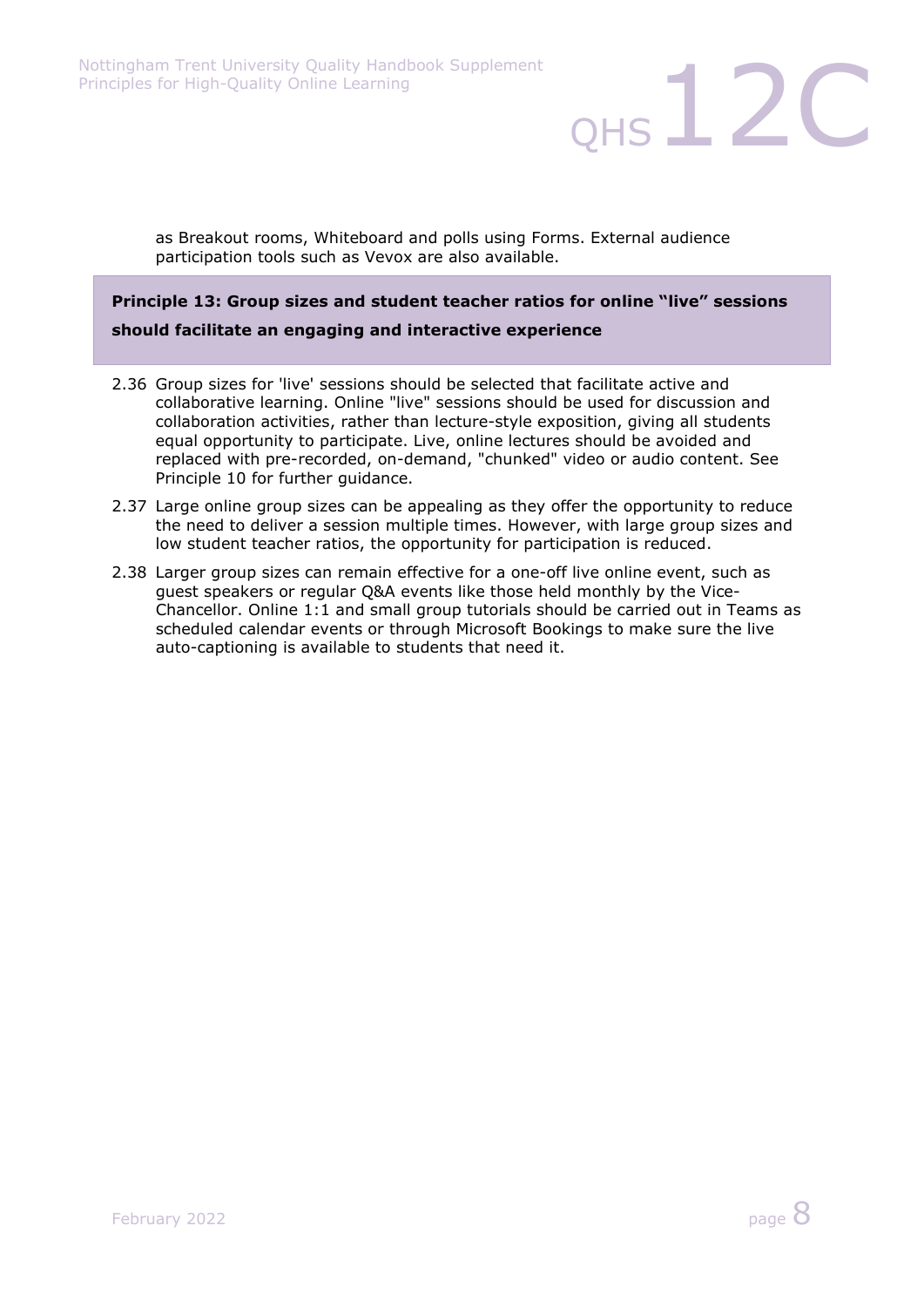## **Appendix 1. Summary of Online Learning Principles**

| <b>Principle No.</b>    | <b>Headline</b>                                                                                                                                                                                                            |
|-------------------------|----------------------------------------------------------------------------------------------------------------------------------------------------------------------------------------------------------------------------|
| 1                       | Online Learning is the most appropriate method of delivery when<br>students require flexible access, interactivity with instant feedback<br>at scale, delivered in bite-size chunks, and/or with choice over<br>sequencing |
| $\overline{\mathbf{2}}$ | The student journey should be planned as learning engagement<br>time rather than contact hours                                                                                                                             |
| 3                       | Expectations about the timing and access of online content should<br>be clearly stated                                                                                                                                     |
| 4                       | Core Library resource list items should be digital and hyperlinked<br>when used in context                                                                                                                                 |
| 5                       | All "on-demand" (asynchronous) activity and resources should be<br>accompanied by explicit instruction                                                                                                                     |
| 6                       | Content should be written in the author's voice, with a strong<br>narrative to engage learners                                                                                                                             |
| 7                       | Community building should be integrated into the module design,<br>and opportunities for active and collaborative online learning<br>should be included                                                                    |
| 8                       | Automated learning checks should be utilised for regular formative<br>assessment and instant feedback                                                                                                                      |
| 9                       | Online content should be digitally inclusive and should achieve an<br>accessibility score of 90% or above through Blackboard Ally                                                                                          |
| 10                      | Audio and video content should be created in chunks of no longer<br>than 10 minutes and hosted in Panopto                                                                                                                  |
| 11                      | A range of supported digital tools should be agreed at the course<br>level to provide a consistent student experience across modules                                                                                       |
| 12                      | Online "live" (synchronous) sessions should include frequent<br>activity changes and a break at least every 90 minutes                                                                                                     |
| 13                      | Group sizes and student teacher ratios for online "live" sessions<br>should facilitate an engaging and interactive experience                                                                                              |

QHS<sup>12C</sup>